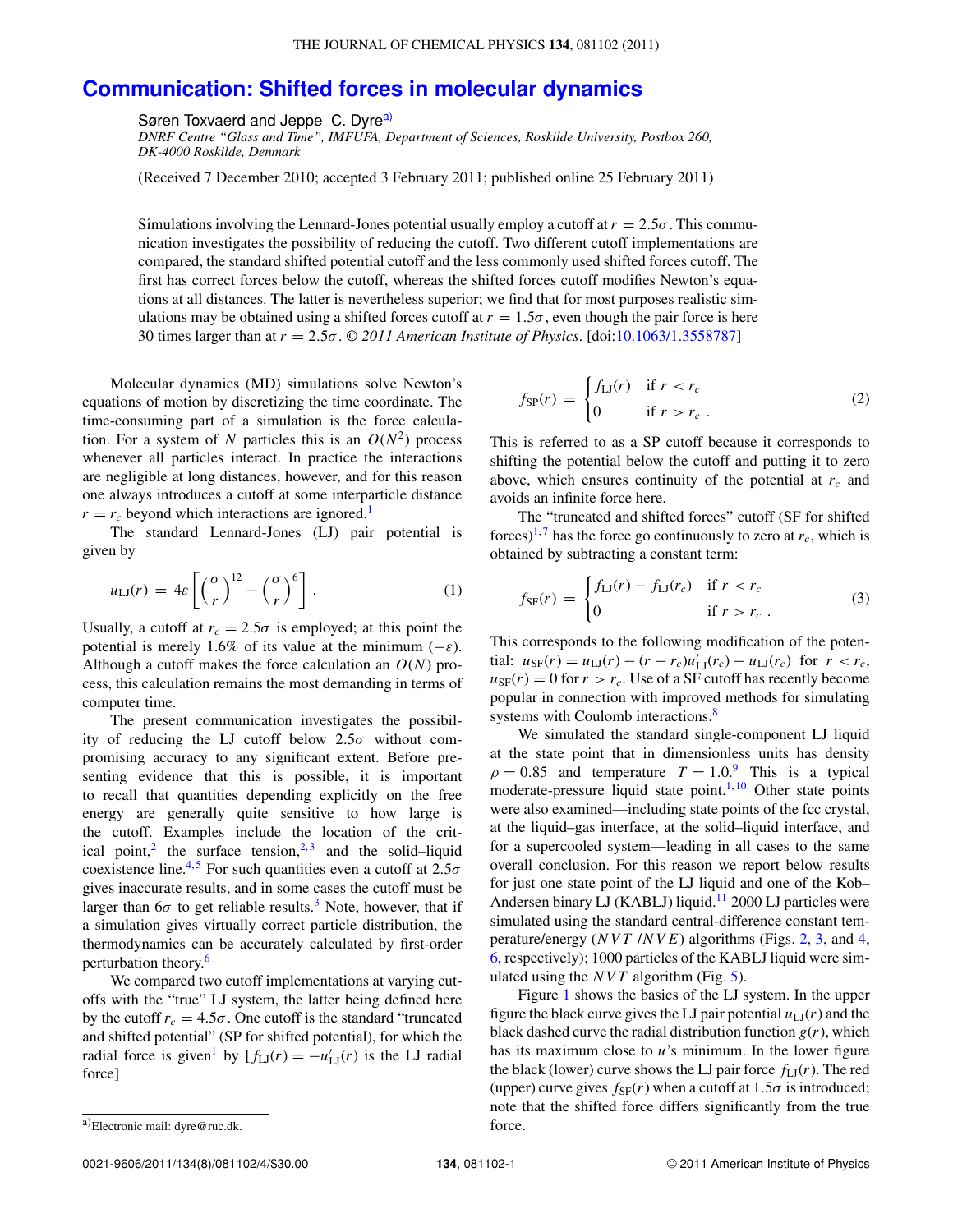<span id="page-1-2"></span>

FIG. 1. (a) The Lennard-Jones potential (black full curve) and the radial distribution function  $g(r)$  (black dashed curve) for a system at  $\rho = 0.85$ and *T*=1.00 in dimensionless units. (b) The radial force  $f_{\text{LJ}}(r) = -u'_{\text{LJ}}(r)$ (black). At  $r = 1.5\sigma$  the force is 30 times larger than at  $r = 2.5\sigma$ . Also shown is the shifted force for a cutoff at  $1.5\sigma$  (red, upper curve).

Figure [2](#page-1-0) shows the true pair-distribution function (black) and the simulated  $g(r)$  for three  $r_c = 1.5\sigma$  cutoffs: SF (red, barely visible), SP (green, slightly lower at  $r = 1.5\sigma$ ), and a smoothed SP cutoff ensuring the force and its first deriva-tive go continuously to zero at the cutoff<sup>[12](#page-3-11)</sup> [dashed (green) curve]. The curves deviate little, except near the cutoff where the smallest errors are found for a SF cutoff (inset).

In order to systematically compare the SP and SF cutoffs we studied the LJ liquid for a range of cutoffs. Figure [3](#page-1-1) quantifies the difference between the computed  $g(r)$  and the true radial distribution function,  $g_0(r)$ , by evaluating  $\int_0^{4.5\sigma} |g(r) - g_0(r)| dr$ . SF is the red (lower) curve, SP is the green (upper) curve. SF works better than SP for all values of  $r_c$  above the Weeks–Chandler–Andersen (WCA) cutoff at the potential energy minimum<sup>[6](#page-3-5)</sup> where  $SF = SP$  $(r_c = 2^{1/6}\sigma = 1.12\sigma)$ . Smoothing a SP cutoff has only a marginal effect compared to not smoothing it (results not shown). Applying first-order perturbation theory with the *g*(*r*) obtained in a simulation with SF cutoff at  $r_c = 1.5\sigma$  leads to a pressure that deviates only 1% from the correct value.

Figure [4](#page-2-0) studies energy drift in long *NVE* simulations for  $r_c = 1.5\sigma$ . The SF cutoff (red, horizontal) exhibits no energy drift, whereas SP (green, diverging) does. Figure [4](#page-2-0) also gives results when the force of a SP cutoff is smoothed<sup>12</sup> (green dashed, horizontal curve). This leads to much better energy conservation, $<sup>1</sup>$  but the energy fluctuations are some-</sup>

<span id="page-1-0"></span>

FIG. 2. Radial distribution function *g*(*r*) for the "true" LJ system (black) and two cutoffs at  $r_c = 1.5\sigma$ . The red (barely visible) curve gives results for a SF cutoff, the green curve (slightly lower at  $r = 1.5$ ) for a SP cutoff. The dashed (green) curve gives results for a SP cutoff with smoothing of the force and its derivative at the cutoff (Ref. [12\)](#page-3-11); this, however, does not improve the SP results.

what larger than for a SF cutoff. The simulations indicate the existence of a hidden invariance in the central-difference algorithm for a continuous force function, deriving from a "shadow Hamiltonian."<sup>[13](#page-3-12)</sup>

Not only static quantities, but also the dynamics are affected little by replacing a 2.5 $\sigma$  SP cutoff with a 1.5 $\sigma$  SF cutoff. This is demonstrated in Fig. [5,](#page-2-2) which shows simulations of the incoherent intermediate scattering function of the supercooled KABLJ liquid. $11$  For reference a WCA cutoff simulation is included (blue dashed curve, fastest relaxation), which was recently shown to be inaccurate despite the fact that the WCA radial distribution function is reasonably good for this system.<sup>[14](#page-3-13)</sup> A SP cutoff at  $r_c = 1.5\sigma_{AA}$  gives too slow dynamics (purple dotted curve). Within the numerical uncertainties incoherent scattering functions are identical for

<span id="page-1-1"></span> 0.1 Integral of  $abs(g(r)-g(0))$ Integral of abs(g(r)-g0(r) 0.08 0.06 0.04 0.02 u(min) f(min) g(min 0 1.2 1.4 1.6 1.8 2 2.2 2.4 r(c)

FIG. 3. Integrated numerical difference  $\int_0^{4.5\sigma} |g(r) - g_0(r)| dr$  of the true radial distribution function,  $g_0(r)$ , and  $g(r)$  for various cutoff distances  $r_c$ . The red (lower) curve gives results for the SF cutoff, the green (upper) for the SP cutoff. Smoothing a SP cutoff (Ref. [12\)](#page-3-11) does not improve its accuracy (data not shown).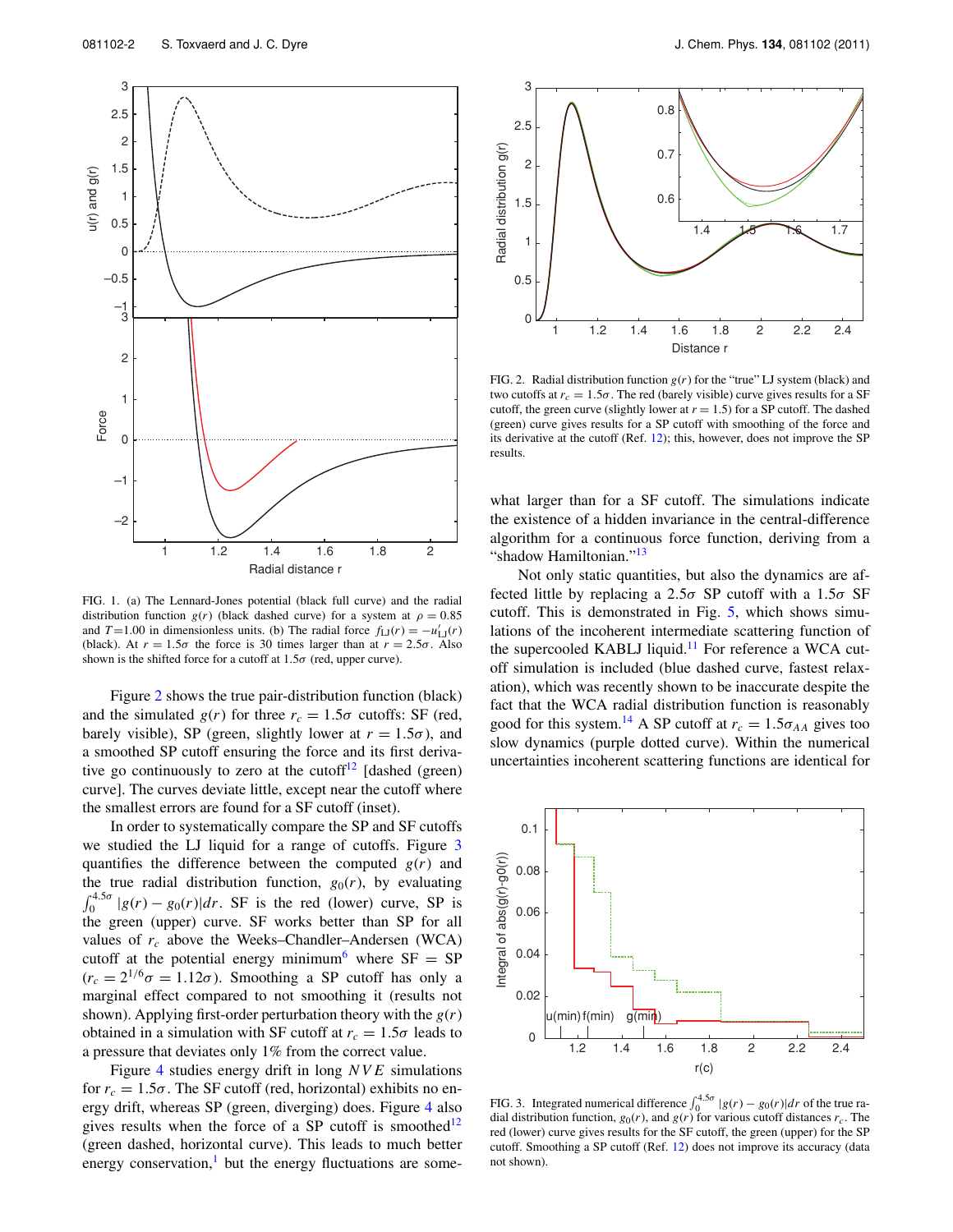<span id="page-2-0"></span>

FIG. 4. Energy drift as a function of time for long simulations  $(10^8$  time steps of length 0.005) with a cutoff at  $1.5\sigma$ . The red (horizontal) curve gives results for the SF cutoff, the green (diverging) for the SP cutoff, and the green dashed (horizontal) curve for a smoothed SP cutoff. Smoothing a SP cutoff stabilizes the algorithm, but the fluctuations are still somewhat larger than for a SF cutoff. The inset shows the initial part of the simulation.

the "true" system, a SP cutoff at  $r_c = 2.5\sigma_{AA}$ , and a SF cutoff at  $r_c = 1.5\sigma_{AA}$ . Similar results were found for the singlecomponent LJ liquid's dynamics. We conclude that a SF cutoff at  $r_c = 1.5\sigma$  generally works well for both statics and dynamics of LJ systems.

Why does a cutoff, for which the forces are modified at all distances (SF), work better than when the forces are correct below the cutoff (SP)? A SF cutoff modifies the pair force by adding a constant force for all distances below *rc*; at the same time SF ensures that the pair force goes continuously to zero at  $r = r_c$ . Apparently, ensuring continuity of the force—and thereby that  $u''(r)$  does not spike artificially at the cutoff—is more important than maintaining the correct pair force below the cutoff. How large is the

<span id="page-2-2"></span>

FIG. 5. The AA particle incoherent intermediate scattering function for the KABLJ liquid in the highly viscous regime ( $T = 0.45$ ,  $\rho = 1.2$ ,  $q = 7.25$ ). In order from the left the figure shows results for: a WCA cutoff (blue dashed curve), a SP cutoff at  $2.5\sigma_{AA}$  (green dashed curve), a SF cutoff at  $1.5\sigma_{AA}$  (red full curve), the "true" system (black full curve), and a SP cutoff at  $1.5\sigma_{AA}$ (purple dotted curve). Smoothing a SP cutoff (Ref. 12) does not improve its accuracy (data not shown).

<span id="page-2-1"></span>

FIG. 6. (a) The x component of the force on a typical particle during 1000 time steps. The black curve gives the true force, the red curve (barely visible on top of the black curve) the force for a SF cutoff at  $1.5\sigma$ . The blue curve (fluctuating around zero) gives the sum of the x coordinates of the constant "shift" terms of Eq.  $(3)$ . (b) Details after 340 steps. The green (upper) curve gives the SP force ( $r_c = 1.5\sigma$ ). Only true and SF forces are smooth functions of time.

change induced by the added constant force of the SF cutoff? Figure [6](#page-2-1) shows the x component of the force on a typical particle as a function of time ( $r_c = 1.5\sigma$ ). The black curve gives the true force, the red, barely visible curve the SF force, and the blue, fluctuating curve the SF correction term. Although the true and SF individual pair forces differ significantly (Fig. [1\)](#page-1-2), the difference between true and SF total forces is small and stochastic (∼3%). This reflects an almost cancellation of the correction terms deriving from the fact that the nearest neighbors are more or less uniformly spread around the particle in question. It was recently discussed why adding a linear term  $(\propto r)$  to a pair potential hardly affects dynamics<sup>[15](#page-3-14)</sup> and statistical mechanics:<sup>16</sup> For a given particle's interactions with its neighbors the linear terms sum to almost a constant because, if the particle is moved, some nearestneighbor distances increase and others decrease, and their sum is almost unaffected.

Figure  $6(b)$  shows details of Fig.  $6(a)$ ; we here added the SP force for the same cutoff (green, upper curve). Both SP and correction terms are discontinuous; they jump whenever